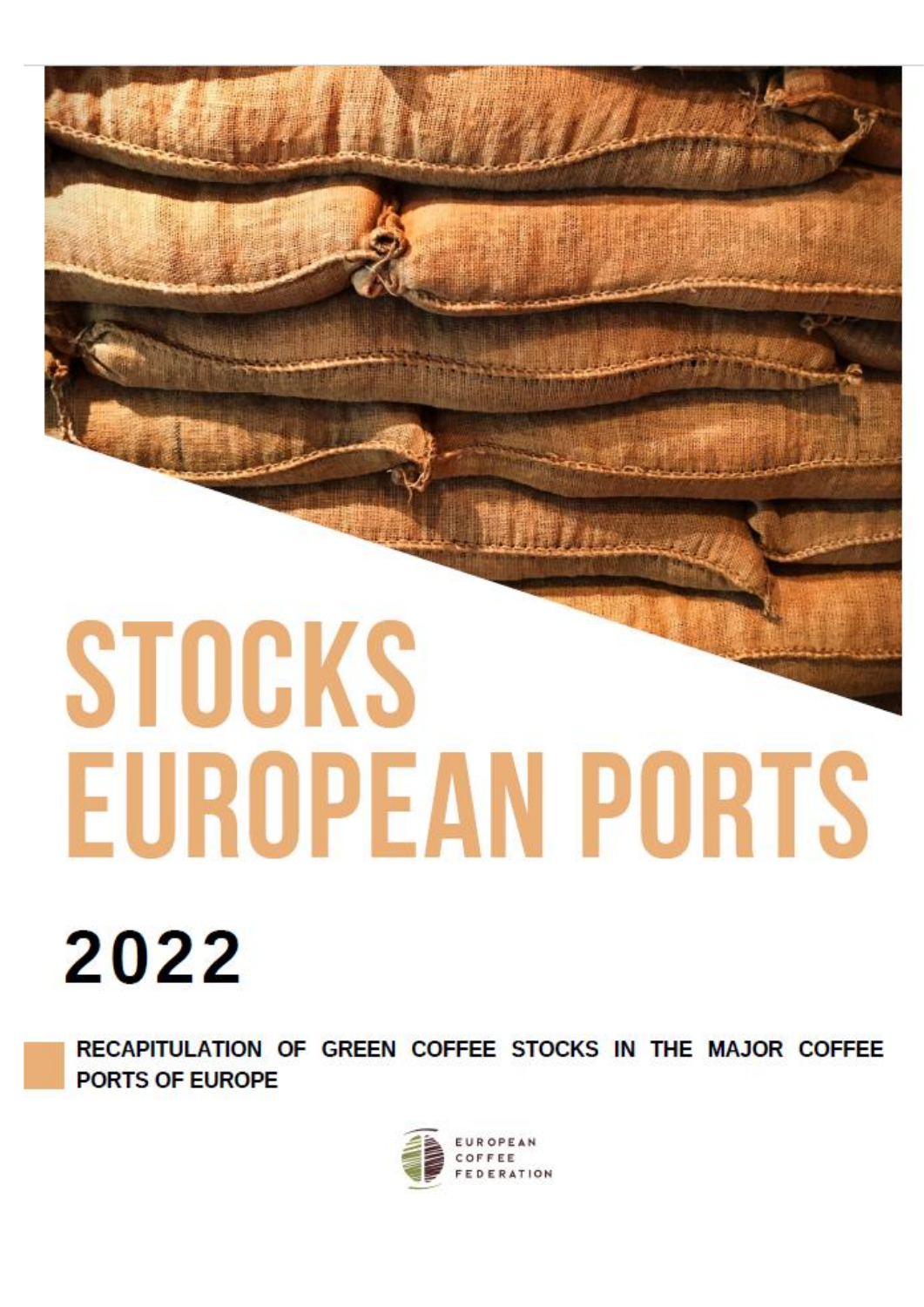

### **Introduction**

The European Coffee Federation provides on a bi-monthly basis a recapitulation of green coffee stocks in the major coffee ports of Europe.

Having Europe not only as the largest coffee market in the world, but also as the largest coffee manufacturer, it seems relevant to be informed of the amount of green coffee physically stocked in EU Ports. The European stock coffee data aim to provide an accurate picture of the amount of coffee stocked in Europe.

This compilation is only possible because of the **generosity** of many **organisations and companies that openly share their data**, with which they are directly contributing to the transparency of the market, essential to guarantee a direct link between producers, manufacturers, and consumers. Their contribution is invaluable and will enable our series to continue to develop into a unique and convenient single source of information on the European stock data. The reports will continue to offer an overview of the historic trends and represent an important tool when analysing and understanding market behaviour. For ease of comparison, the monthly statistics shall be compiled into an annual report at the end of each calendar year. The statistics are available only in electronic format on the ECF website.

**Disclaimer**: The European Coffee Federation pays a great deal of attention to the accuracy of the provided statistics assuming no responsibility for the input provided by the organisations and companies sharing their data. Nevertheless, should you find any errors or incorrect information please let us know. Thank you.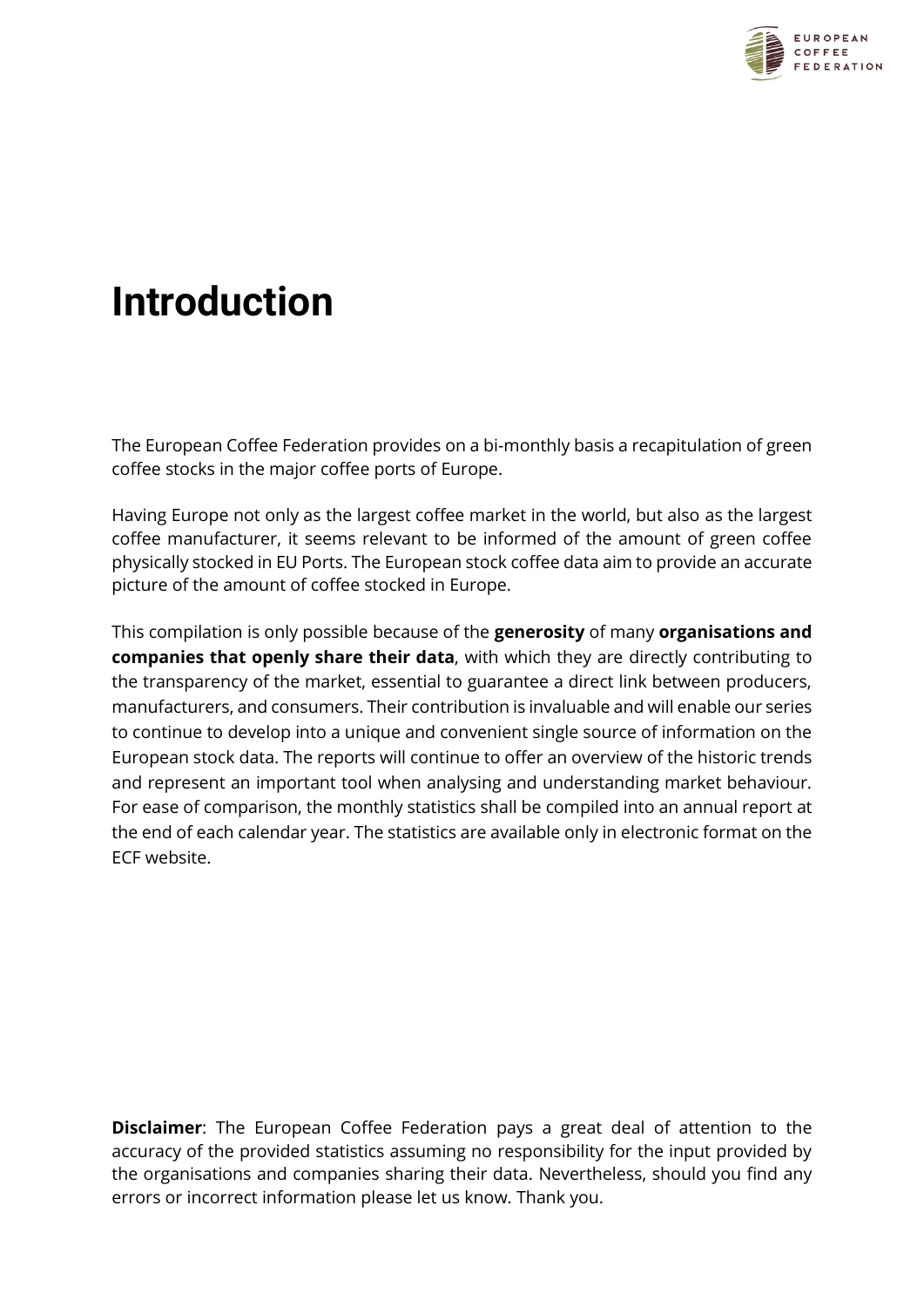

# **Montly overview of the green coffee stocks in major European coffee ports**

This section provides an overview of the coffee stocks in Europe between 31 January 2021 and 31 December 2022. Stocks include ICE certified stocks as well as non-exchange stocks.

The data are supplied by warehousing and port organisations in Europe covering the ports of Antwerp, Hamburg, Le Havre, Barcelona, Trieste, Genoa, Napoli, Tallin, London, Felixstowe, and Bremen (partly).

The stocks have been broken down in three categories: Robusta, Natural Arabica (includes Brazil semi-washed) and Washed Arabica.

| Type of coffee      | $31$ -Jan-21 | 28-Feb-21            | 31-Mar-21 | 30-Apr-21       | 31-May-21 | 30. Jun 21 |
|---------------------|--------------|----------------------|-----------|-----------------|-----------|------------|
| Robusta             | 346,220      | 334,659              | 322,843   | 320,617         | 322,903   | 314,747    |
| Natural Arabica     | 248,114      | 252,085              | 255,007   | 262,306         | 261,971   | 261,571    |
| Washed Arabica      | 296,229      | 289,847              | 286,891   | 285,400         | 288,303   | 290,220    |
| <b>Total Europe</b> | 890,563      | 876,590              | 864,740   | 868,323         | 873,177   | 866,538    |
|                     |              |                      |           |                 |           |            |
| Tyne of coffee      | 31-Jul-21    | $31 - \Delta$ 119-21 | 30-Sen-21 | $31 - 0ct - 21$ | 30-Nov-21 | 31-Dec-21  |

#### **The volumes are in tons**.

| Type of coffee      | $31$ -Jul-21 | 31-Aug-21 | 30-Sep-21 | 31-Oct-21 | 30-Nov-21 | 31-Dec-21 |
|---------------------|--------------|-----------|-----------|-----------|-----------|-----------|
| Robusta             | 305,627      | 297,656   | 290,077   | 285,785   | 264,697   | 259,942   |
| Natural Arabica     | 256,111      | 247,685   | 233.547   | 222,090   | 212,488   | 215,013   |
| Washed Arabica      | 296,833      | 302.152   | 302,452   | 291,433   | 263.244   | 247,486   |
| <b>Total Europe</b> | 858,571      | 847,494   | 826,075   | 799,308   | 740,429   | 722,440   |

| Type of coffee        | 31-Jan-22 | 28-Feb-22 | 31-Mar-22 | 30-Apr-22 | 31-May-22 | 30-Jun-22 |
|-----------------------|-----------|-----------|-----------|-----------|-----------|-----------|
| Robusta               | 251,299   | 248,039   | 245,923   | 260,969   |           |           |
| Natural Arabica       | 215,603   | 221,337   | 233,323   | 242,043   |           |           |
| <b>Washed Arabica</b> | 242,087   | 242,087   | 235,866   | 243,848   |           |           |
| <b>Total Europe</b>   | 708,988   | 711,464   | 715, 112  | 746,860   |           |           |

| <b>Type of coffee</b> | $31$ -Jul-22 | $31-Aug-22$ | $30-Sep-22$ | $31-Oct-22$ | <b>30-Nov-221</b> | 31-Dec-22 |
|-----------------------|--------------|-------------|-------------|-------------|-------------------|-----------|
| Robusta               |              |             |             |             |                   |           |
| Natural Arabica       |              |             |             |             |                   |           |
| Washed Arabica        |              |             |             |             |                   |           |
| <b>Total Europe</b>   |              |             |             |             |                   |           |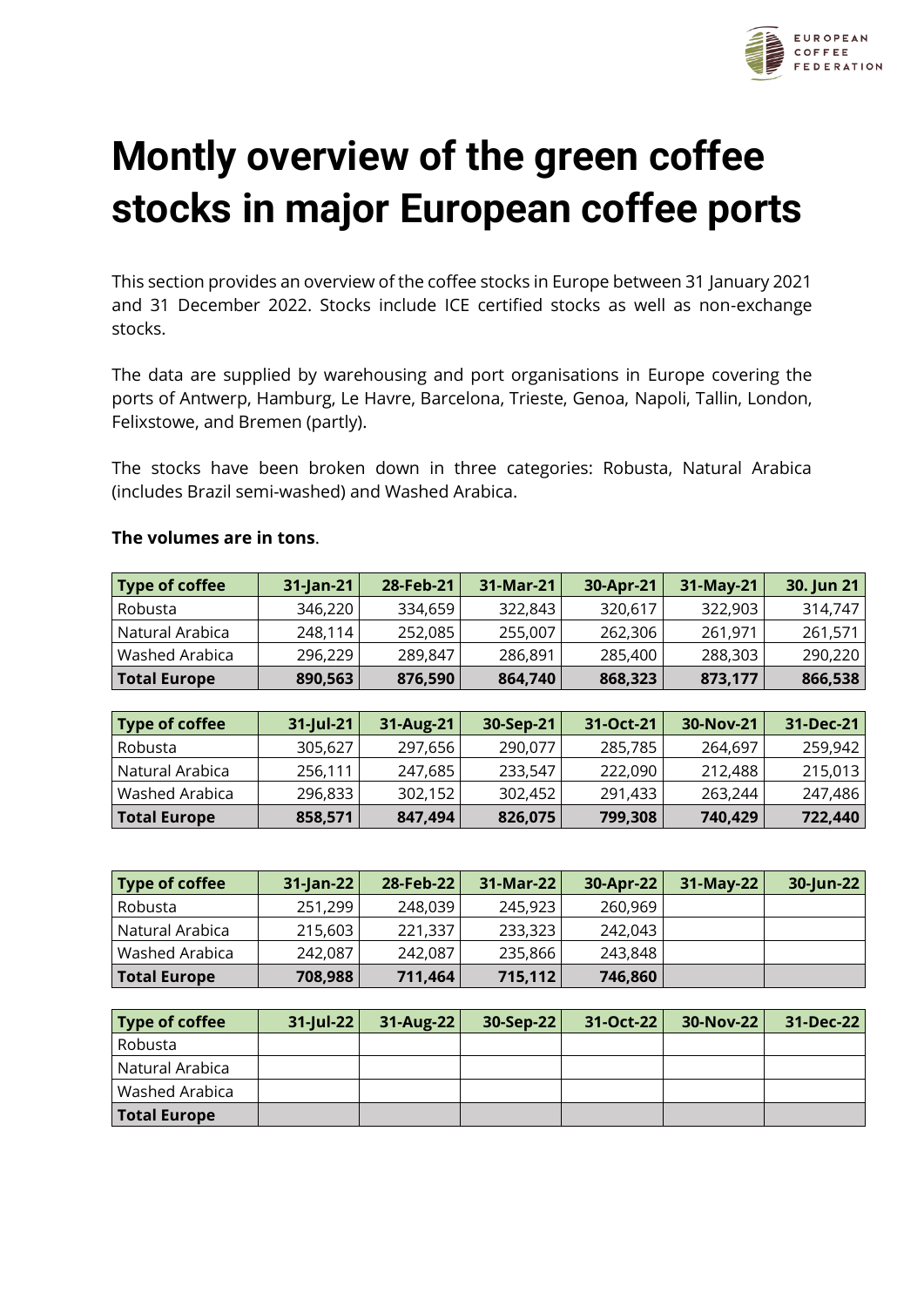





Source: Ports of Antwerp, Hamburg, Le Havre, Barcelona, Trieste, Genoa, Napoli, Tallin, London, Felixstowe, and Bremen (partly).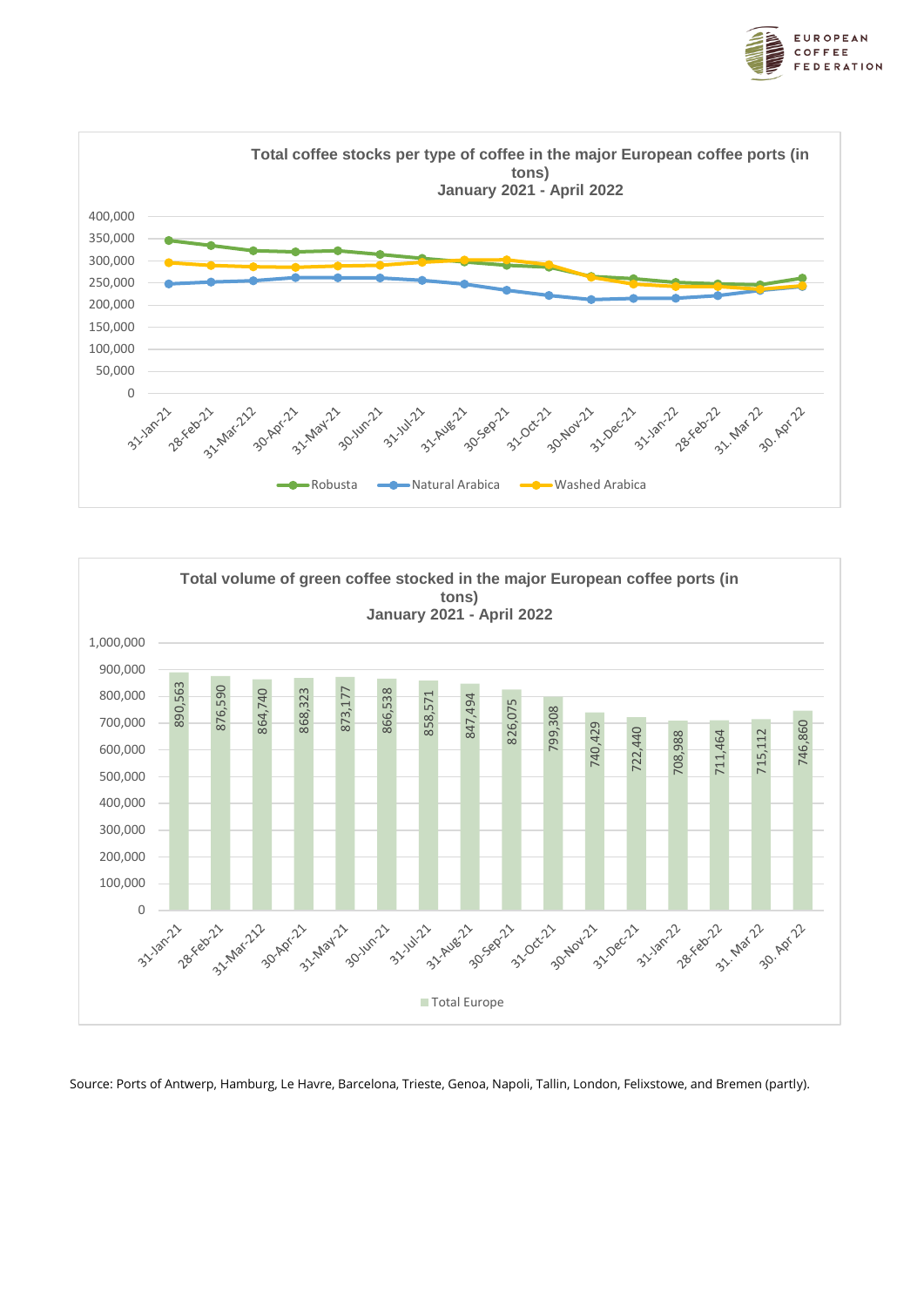

# **Monthly recapitulation of the green coffee stocks in major European coffee ports**

This section provides a recapitulation of the coffee stocks in Europe on a monthly basis between 31 January 2021 and 30 April 2022.

#### **The volumes are in tons.**

| January 2021          |           |           |                   |
|-----------------------|-----------|-----------|-------------------|
| <b>Type of coffee</b> | 31-Dec-20 | 31-Jan-21 | <b>Difference</b> |
| Robusta               | 350,548   | 346,220   | $-4,328$          |
| Natural Arabica       | 260,081   | 248,114   | $-11,967$         |
| Washed Arabica        | 299,095   | 296,229   | $-2,865$          |
| <b>Total Europe</b>   | 909,723   | 890,563   | $-19,160$         |

#### **January 2021 February 2021**

| <b>Type of coffee</b> | 31-Dec-20 | $31$ -Jan-21 | Difference | Type of coffee        | 31-Jan-21 | 28-Feb-21 | <b>Difference</b> |
|-----------------------|-----------|--------------|------------|-----------------------|-----------|-----------|-------------------|
| Robusta               | 350,548   | 346,220      | -4,328     | Robusta               | 346,220   | 334,659   | $-11,561$         |
| Natural Arabica       | 260,081   | 248,114      | $-11,967$  | Natural Arabica       | 248,114   | 252,085   | 3,971             |
| Washed Arabica        | 299,095   | 296,229      | $-2,865$   | <b>Washed Arabica</b> | 296,229   | 289,847   | $-6,382$          |
| <b>Total Europe</b>   | 909,723   | 890,563      | $-19,160$  | <b>Total Europe</b>   | 890,563   | 876,590   | $-13,973$         |

#### **March 2021 April 2021**

| <b>Type of coffee</b> | 28-Feb-21 | 31-Mar-21 | <b>Difference</b> |
|-----------------------|-----------|-----------|-------------------|
| Robusta               | 334,659   | 322,843   | $-11,816$         |
| Natural Arabica       | 252,085   | 255,007   | 2,922             |
| Washed Arabica        | 289,847   | 286,891   | $-2,956$          |
| <b>Total Europe</b>   | 876,590   | 864,740   | $-11,850$         |

| IVIAI LII LUL I       |           |           |                   | APULAULI              |           |           |                   |
|-----------------------|-----------|-----------|-------------------|-----------------------|-----------|-----------|-------------------|
| <b>Type of coffee</b> | 28-Feb-21 | 31-Mar-21 | <b>Difference</b> | <b>Type of coffee</b> | 31 Mar 21 | 30 Apr 21 | <b>Difference</b> |
| Robusta               | 334,659   | 322,843   | $-11,816$         | Robusta               | 322,843   | 320,617   | $-2,225$          |
| Natural Arabica       | 252,085   | 255,007   | 2,922             | Natural Arabica       | 255,007   | 262,306   | 7,300             |
| Washed Arabica        | 289,847   | 286,891   | $-2,956$          | <b>Washed Arabica</b> | 286,891   | 285,400   | $-1,491$          |
| <b>Total Europe</b>   | 876,590   | 864,740   | $-11,850$         | <b>Total Europe</b>   | 864,740   | 868,323   | 3,583             |

#### **May 2021 June 2021**

| <b>Type of coffee</b> | 30-Apr-21 | 31-May-21 | <b>Difference</b> |
|-----------------------|-----------|-----------|-------------------|
| Robusta               | 320,617   | 322,903   | 2,286             |
| Natural Arabica       | 262,306   | 261,971   | -336              |
| Washed Arabica        | 285,400   | 288,303   | 2,903             |
| <b>Total Europe</b>   | 868,323   | 873,177   | 4,854             |

| <b>Type of coffee</b> | 30-Apr-21 | 31-May-21 | Difference | <b>Type of coffee</b> | $31-May-21$ | 30-Jun-21 | <b>Difference</b> |
|-----------------------|-----------|-----------|------------|-----------------------|-------------|-----------|-------------------|
| Robusta               | 320,617   | 322,903   | 2,286      | Robusta               | 322,903     | 314,747   | $-8,157$          |
| Natural Arabica       | 262,306   | 261,971   | $-336$     | Natural Arabica       | 261,971     | 261,571   | $-399$            |
| Washed Arabica        | 285,400   | 288,303   | 2,903      | Washed Arabica        | 288,303     | 290,220   | 1,917             |
| <b>Total Europe</b>   | 868,323   | 873,177   | 4,854      | <b>Total Europe</b>   | 873,177     | 866,538   | $-6,639$          |